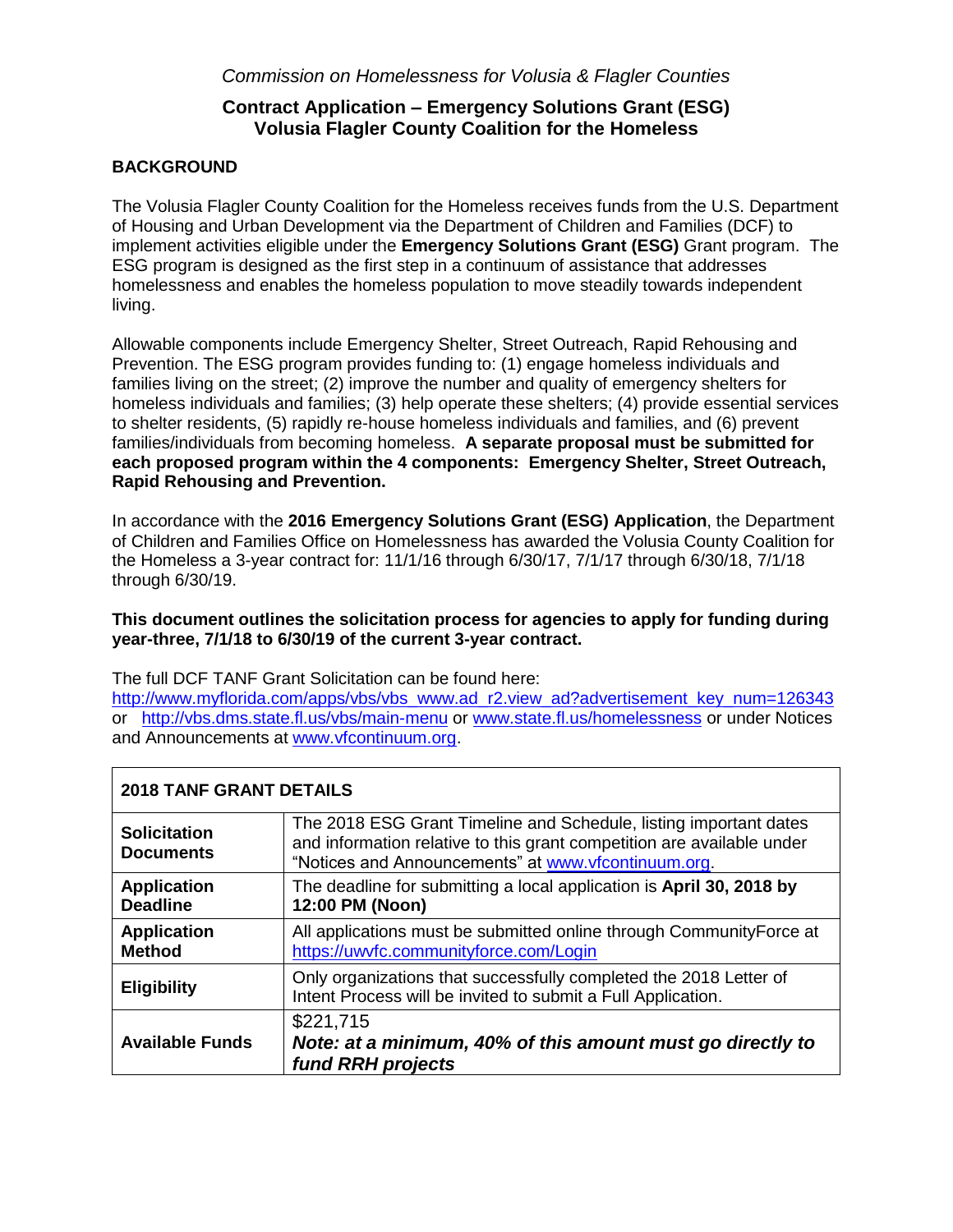| <b>2018 TANF GRANT DETAILS</b>                 |                                                                                                                                                                                                                                                                                                                                                                                                                                                                                                            |  |
|------------------------------------------------|------------------------------------------------------------------------------------------------------------------------------------------------------------------------------------------------------------------------------------------------------------------------------------------------------------------------------------------------------------------------------------------------------------------------------------------------------------------------------------------------------------|--|
| <b>Funding Period</b>                          | One (1) year beginning July 1, 2018 and ending June 30, 2019. All<br>deliverables must be completed, and all funds must be expended no<br>later than $6/30/19$ .                                                                                                                                                                                                                                                                                                                                           |  |
| <b>Match and</b><br>Leverage                   | All TANF proposals must document a 100%, dollar-for-dollar, cash or<br>in-kind leverage set forth in 24 C.F.R. § 576 and the State of Florida.                                                                                                                                                                                                                                                                                                                                                             |  |
| <b>Eligible Activities</b><br>and Expenditures | 1. Past due rent or mortgage payments, not to exceed four (4) months<br>of rent or mortgage payment.<br>2. Past due utility bills, not to exceed four (4) months in arrears for<br>electric, gas, water and sewer only.<br>3. Staff and operating costs for the provision of the required case<br>management services to be provided to the eligible families<br>assisted.<br>4. Administrative costs for the eligible grant applicant, up to a<br>maximum of three percent (3%) of the total grant award. |  |
| <b>Ineligible Costs</b>                        | 1.<br>Any capital improvements of the respondent's owned, leased or<br>licensed property, including remodeling or facility adaptation<br>2.<br>Vehicle use, purchase, lease, maintenance, or repair<br>3.<br>Out of state travel<br>Purchase or lease of equipment over \$1,000.00 aggregate; and<br>4.<br>Funding to support across the board pay raises for respondents'<br>5.<br>employees<br>Supplanting of funds received through other sources<br>6.                                                 |  |

# **Proposal Requirements**

# **I. Agency/Organization**

A.1. Describe the agency's experience in administering public funds. **NARRATIVE, 500 words**

A.2. Describe your agency's qualifications and experience providing the proposed services, including the number of years your agency has provided same/similar services. **NARRATIVE, 250 words**

# **II. Agency Competencies and Experience**

B.1. Describe the qualifications and experience of all personnel who will work on the proposed program. **NARRATIVE, 250 words** 

**B.1.a. UPLOAD ATTACHMENTS: Job Descriptions and Resumes for all positions working on the proposed project.**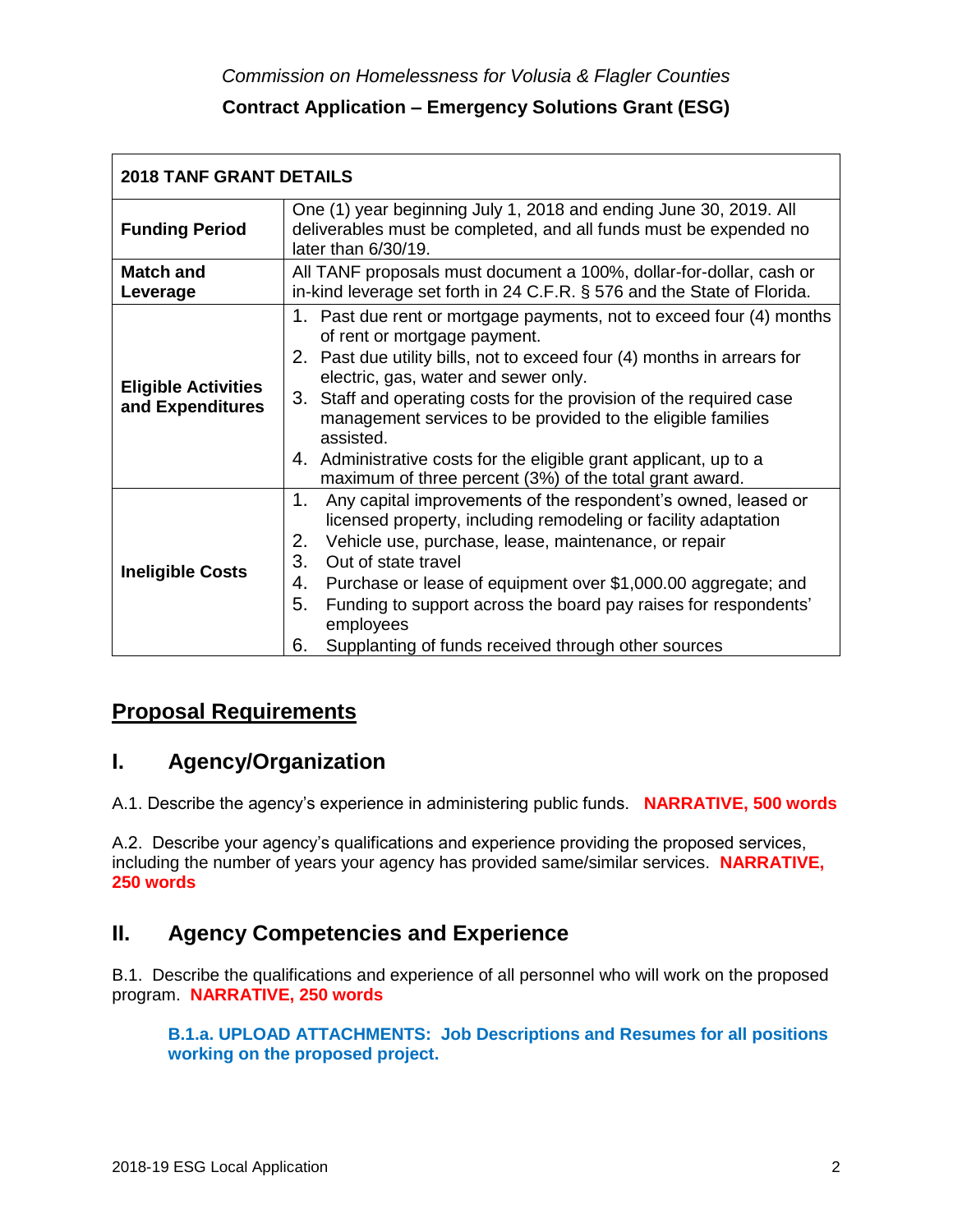*Commission on Homelessness for Volusia & Flagler Counties* 

### **Contract Application – Emergency Solutions Grant (ESG)**

B.2. Describe your agency's past performance providing same/similar services including formal documentation of success (accreditation, awards and recognition) and a summary of all monitoring by program funders for the last three years. Describe any corrective action you have had to take based on a monitoring report. If you have had negative monitoring findings, describe any loss or suspension of funding. **NARRATIVE, 500 words** 

**B.2.a. UPLOAD ATTACHMENTS: All monitoring reports for same/similar program for the last 3 years including related corrective action plans and documentation of the resolution of all issues noted.**

B.3. Describe the stability of your organization regarding the history and frequency of staff turnover in all staff positions for the last five years. **NARRATIVE, 250 words** 

**B.3.a. UPLOAD ATTACHMENTS: Documentation of staff positions, turnover and number of years of services for each position.**

# **III. Service Delivery Plan (SDP)**

C.1. Provide a detailed narrative that describes the **proposed activities and services** to be provided and how these services shall meet the needs of homeless families with children, homeless individuals and homeless veterans utilizing the Housing First approach. **NARRATIVE, 750 words** 

C.2. Describe how the proposed activities contribute to the progress toward one or more goals set out in the Commission on Homelessness 2017-2022 Strategic Plan found at [www.vfcontinuum.org](http://www.vfcontinuum.org/) and/or the Federal Strategy to Prevent and End Homelessness [\(https://www.onecpd.info/resource/1796/opening-doors-federal-strategic-plan-to-prevent-end](https://www.onecpd.info/resource/1796/opening-doors-federal-strategic-plan-to-prevent-end-homelessness-2010/)[homelessness-2010/\)](https://www.onecpd.info/resource/1796/opening-doors-federal-strategic-plan-to-prevent-end-homelessness-2010/). **NARRATIVE, 500 words** 

C.3. Describe the identified need of the population and geographic region to be served (unsheltered or street homeless, chronic homeless, homeless veterans, families, or youth, etc.). **NARRATIVE, 250 words** 

C.4. Provide the numbers of individuals or households to be served in *the identified category of allowable services,* and the criteria that is used to determine the extent of services to be provided. (reference CoH Written standards found at [www.vfcontinuum.org\)](http://www.vfcontinuum.org/) For Emergency Shelter proposal, describe the entry criteria, how often a household/individual may apply and receive assistance. For Rapid Rehousing proposals, describe the length and amount of assistance that will be provided. For Prevention proposals, describe amount of assistance to be provided and limits on the number of times a family will be assisted. **NARRATIVE, 500 words** 

C.5. Provide the specific outcomes and/or performance measures of the program and explain how the measures are the best indicators of success for the population. **NARRATIVE, 250 words** 

C.6. Describe how your agency will utilize coordinated entry to assist with the identification and enrollment of eligible participants into the program. **NARRATIVE, 250 words**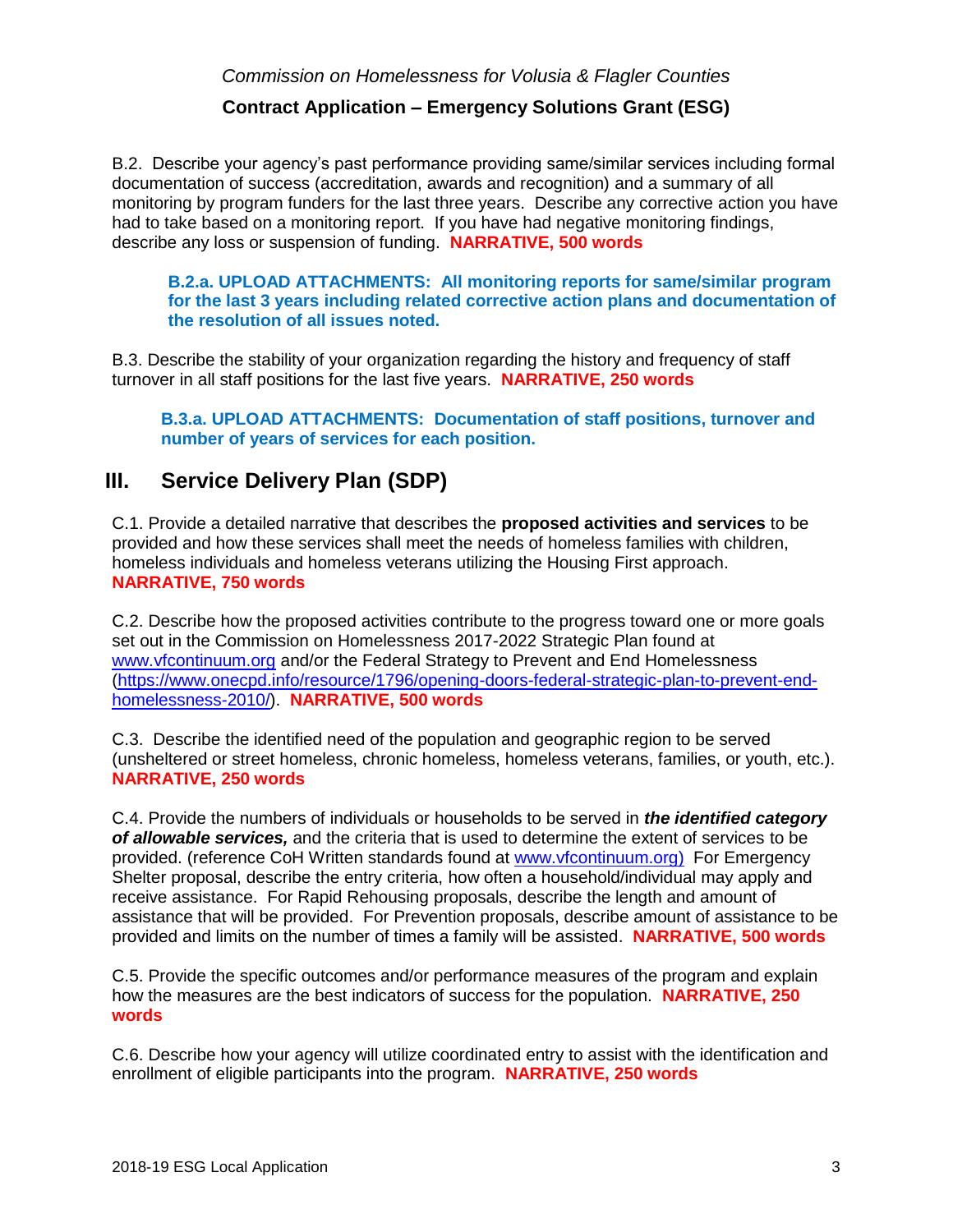### *Commission on Homelessness for Volusia & Flagler Counties*

## **Contract Application – Emergency Solutions Grant (ESG)**

C.7. Provide the maximum level of direct financial assistance to be provided to an eligible household under the grant award, as well as the estimated average cost per family served; **NARRATIVE, 250 words** 

C.8. Specify how the agency will maintain documentation for each participant in case files (i.e. documentation of family's eligibility for assistance, progress tracking, updates on participant information etc.). **NARRATIVE, 250 words** 

C.9. In the case of the denial of assistance, describe the process by which the family can appeal the decision. **NARRATIVE, 250 words** 

C.10. Describe how your organization will track the assisted household's housing status following termination of assistance provided under the grant award. **NARRATIVE, 250 words** 

C.11. Describe how the program will connect the family to other services and benefits they may need and be eligible to receive. **NARRATIVE, 250 words** 

C.12. Describe the best practices, training, or curriculum implemented by the program in the past year or any that your agency plans to implement in the grant year specified to increase progress toward success. **NARRATIVE, 250 words** 

# **IV. Collaboration**

The proposed service delivery plan should include the Coordinated Entry process and a description of the process the Respondent will use to partner with multiple agencies to collaboratively provide homelessness prevention and homeless services.

D.1. Describe your proposed development of a structure that demonstrates experience and/or capacity in working within the coordinated entry system and multiple service delivery agencies. **NARRATIVE, 500 words**

D.2. (Continuum of Care Participation) Describe the participation of your agency's staff in the CoC, including leadership roles with the Commission on Homeless and committee participation. **NARRATIVE, 250 words**

# **V. HMIS**

E.1. Describe the agency's experience with the Homeless Management Information System and/or collecting and using data on services provided to meet outcome and/or performance measures.

**E.1.a. UPLOAD ATTACHMENTS: Provide the most recent CAPER/Client Served Report submission for ESG component executed along with copies of timely drawdown submission and yearend report submitted to DCF.**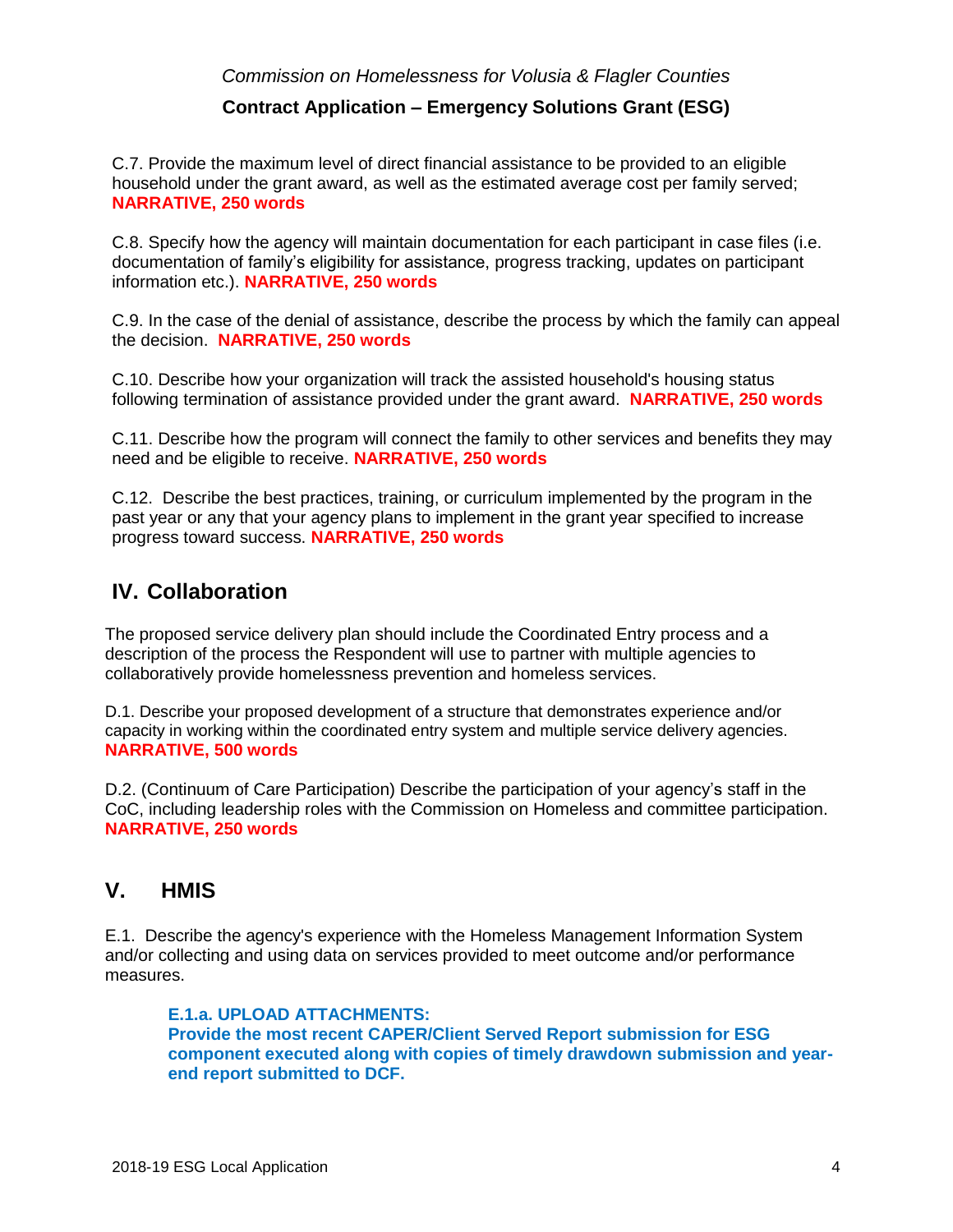**OR** 

**If NOT a prior ESG grantee, provide documentation of ability to implement a program and collect outcome measurement data (i.e. documentation of timely financial drawdown, formative and summative evaluation reports, etc.)**

# **VI. Budget and Budget Narrative**

F.1. Provide a detailed proposed budget narrative that clearly describes salaries, operating costs and direct service budgets. **NARRATIVE, 250 words**

F.2. If subcontracting any funds, note the anticipated subcontractors and describe the specific terms of each subcontract. **NARRATIVE, 250 words**

F.3. Describe the amount and sources of required leverage funding. **NARRATIVE, 250 words**

**F.4. UPLOAD ATTACHMENTS: Provide a detailed budget on the provided DCF Budget Form**

**Application responses must be submitted by 12:00 p.m. (Noon) March 23, 2018 via the CommunityForce website: uwvfc.communityforce.org**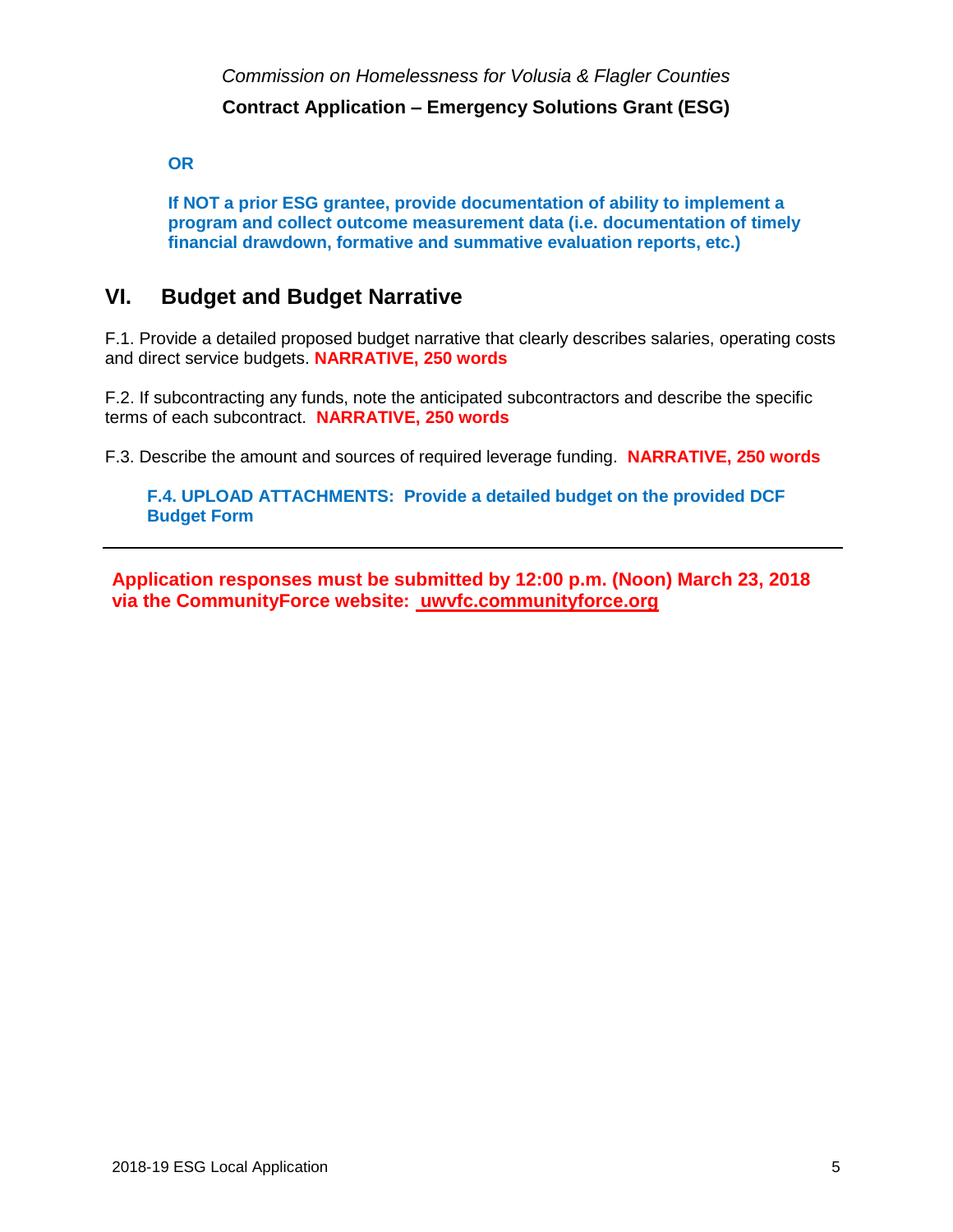# **Appendices (for reference only)**

## **A. Overview: Emergency Solutions Grant Eligible Activities**

## **1. Street Outreach**

Essential services to eligible participants provided on the street or in parks, abandoned buildings, bus stations, campgrounds, and in other such settings where unsheltered persons are staying. Staff salaries related to carrying out street outreach are also eligible. See 24 C.F.R. § 576.101 for complete list of eligible activities.

**Eligible Program Participants:** Unsheltered individuals and families who qualify as homeless under Category one (1) and Category four (4) of HUD's Definition of Homelessness.

### **Allowable Activities:**

- *Engagement* **–** Activities to locate, identify, and build relationships with unsheltered homeless persons for the purpose of providing immediate support, intervention, and connections with homeless ssistance programs and/or social services and housing programs. Eligible costs include: initial assessment of need and eligibility; providing crisis counseling; addressing urgent physical needs; and actively connecting and providing information and referral. Eligible costs also include the cell phone costs of outreach workers during the performance of these activities.
- *Case Management* Assessing housing and service needs and coordinating the delivery of individualized services. Eligible costs include: using a Continuum of Care centralized or coordinated assessment system; initial evaluation including verifying and documenting eligibility; counseling; helping to obtain Federal, State and local benefits; providing information and referral to other providers; and developing an individualized housing/service plan.
- *Emergency Health Services*  Outpatient treatment of urgent medical conditions by licensed medical professionals; and providing medication and follow-up services.
- *Emergency Mental Health Services*  Outpatient treatment of urgent mental health conditions by licensed professionals; medication costs; and follow up services.
- *Transportation* Travel by outreach workers or other service providers during the provision of eligible outreach activities; costs of transportation of clients to emergency shelters or other service providers; and costs of public transportation for clients.
- *Services to Special Populations*  Essential Services that have been tailored to address the needs of **unaccompanied homeless youth, victims of domestic violence and related crimes/threats, or people living with HIV/AIDS** who are literally homeless.

# **2. Emergency Shelter:**

Rehabilitation of an existing shelter or conversion of a building for the purposes of providing emergency shelter, essential services and operational expenses. See 24 C.F.R. § 576.102 for complete list of eligible activities.

**Eligible Participants**: Individuals and families who qualify as homeless under Categories one (1) through four (4) of HUD's Definition of Homelessness.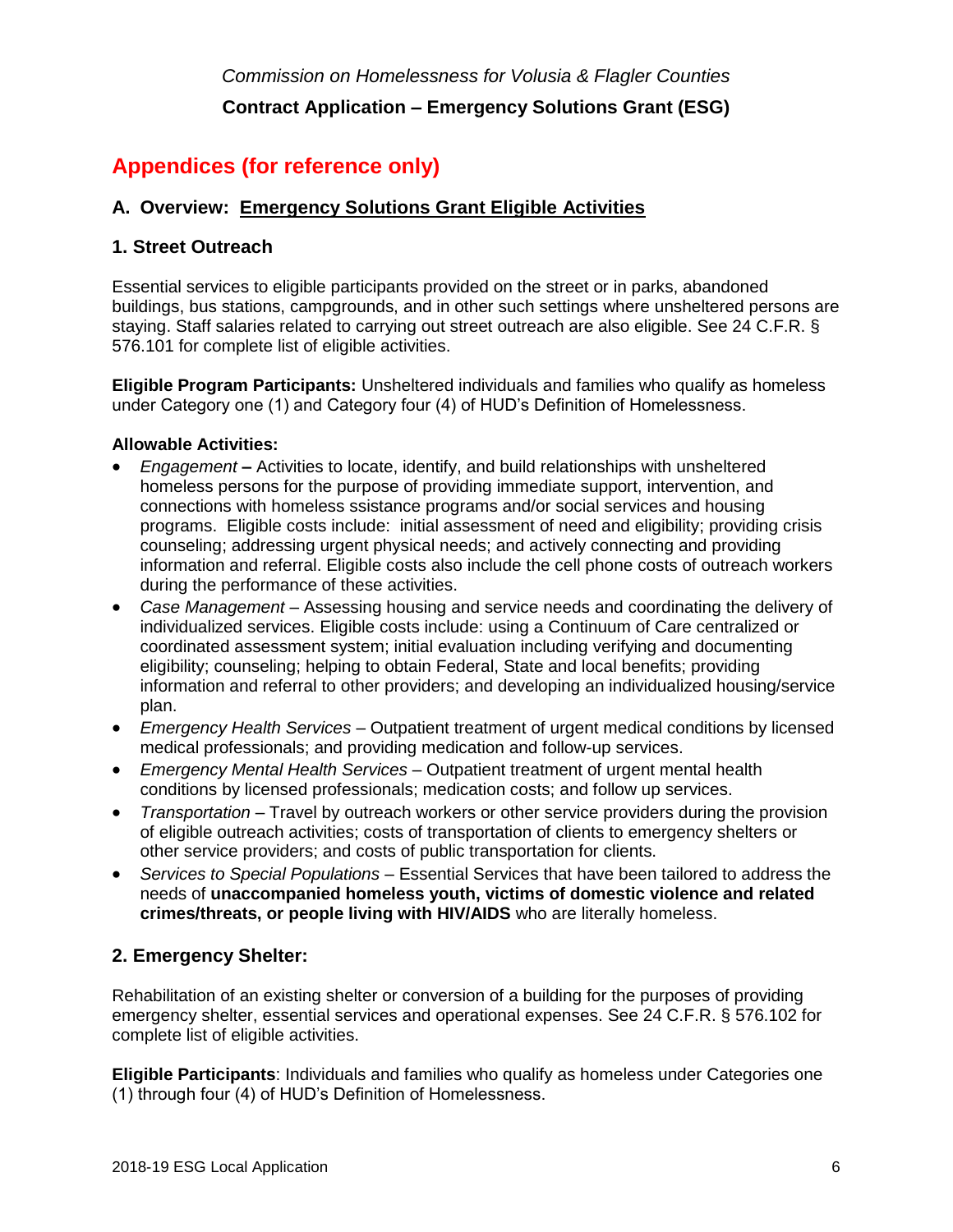### **Allowable Activities:**

- **Renovation, major rehabilitation or conversion** Renovation means rehabilitation that involves costs of 75% or less of the value of the building before renovation. Major rehabilitation means rehabilitation that involves costs in excess of 75% of the value of the building before rehabilitation. Conversion means a change in the use of the building to an emergency shelter for the homeless, where the cost of conversion exceeds 75% of the value of the building after conversion.
- *Essential Services*
- *Renovation (includes major rehab and conversion)*
- *Shelter Operations*
- *Assistance required under URA*
	- a. *Assistance required under the Uniform Relocation Assistance and Real Property Acquisition Policies Act of 1970 (URA).* Eligible costs are the costs of providing URA assistance under §576.408, including relocation payments and other assistance to persons displaced by a project assisted with ESG funds. Persons that receive URA assistance are not considered "program participants" for the purposes of this part, and relocation payments and other URA assistance are not considered "rental assistance" or "housing relocation and stabilization services" for the purposes of this part.

### **3. Prevention Activities:**

Activities related to preventing persons from becoming homeless and to assist participants in regaining stability in their current or other permanent housing. See 24 C.F.R. §576.103, 105, and 106 for complete list of eligible activities.

**Eligible Participants:** Extremely low-income individuals and families with household incomes of at or below 30% of Area Median Income who qualify as homeless under Categories 2, 3 and 4 of HUD's Definition of Homelessness or any category of HUD's Definition of "At Risk of Homelessness".

### **4. Rapid Re-Housing Activities**:

Activities related to help a homeless individual or family to move into permanent housing. See 24 C.F.R. §576.104, 105, and 106 for complete list of eligible activities.

**Eligible Participants:** Individuals and families who meet the definition of "homeless" who live in an emergency shelter or other place described in the definition provided by HUD.

*Prohibition against involuntary family separation.* The age, of a child under age 18 must not be used as a basis for denying any family's admission to an emergency shelter that uses Emergency Solutions Grant (ESG) funding or services and provides shelter to families with children under age 18.

### **Allowable Activities for Prevention and Rapid Re-Housing**:

• *Financial Assistance* – Rental application fee (excludes pet deposit); moving costs; security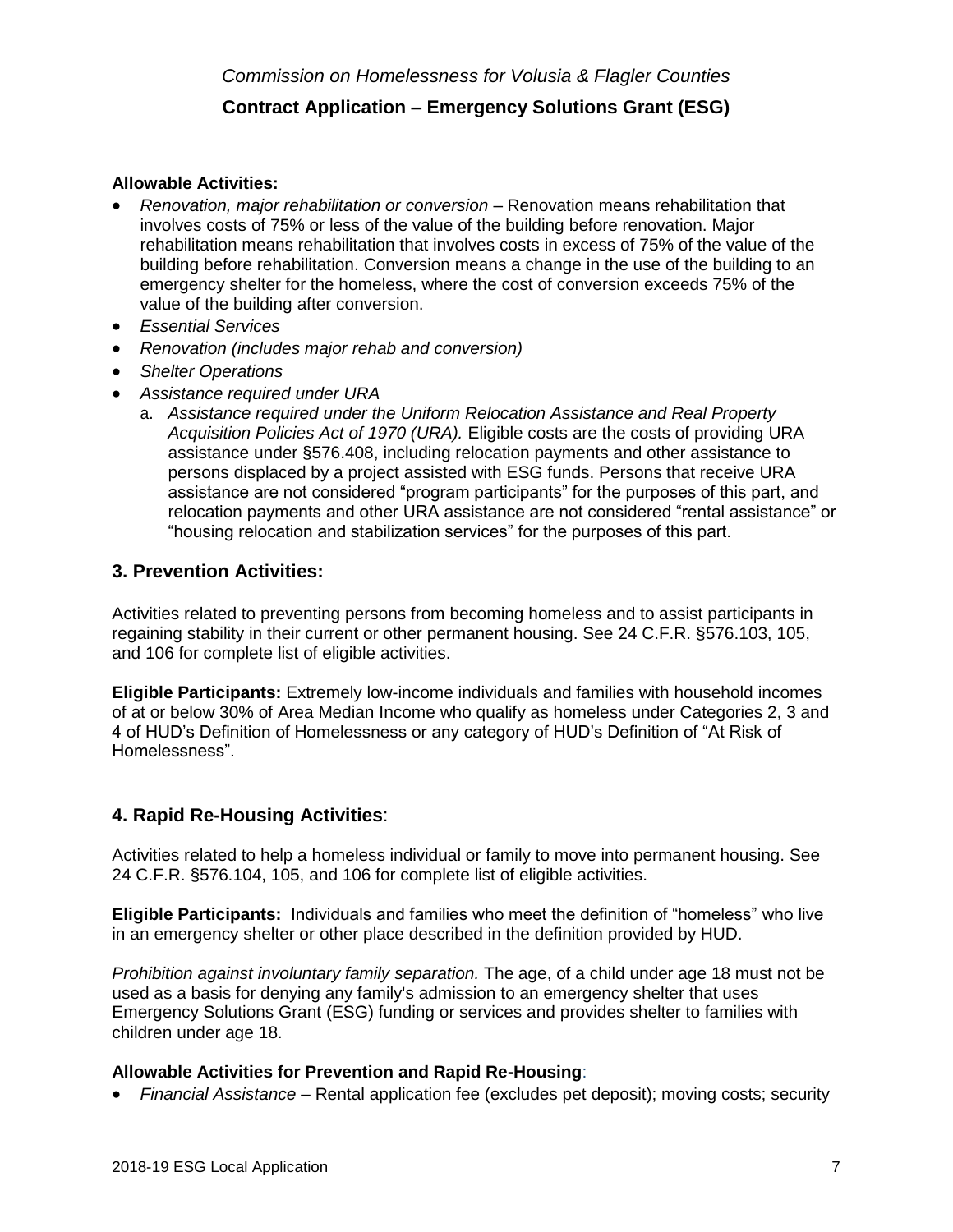deposit for rental or utility; payment of rental arrears up to six months; and short-term (up to 3 months) or medium-term (up to 9 months) rental and/or utility assistance.

Short and Medium-Term Rental Assistance Requirements and Restrictions

- i. Compliance with FMR (Fair Market Rents) and Rent Reasonableness;
- ii. For purposes of calculating rent, the rent must equal the sum of the total rent, any fees required for rental (excluding late fees and pet deposits), and, if the tenant pays separately for utilities (excluding telephone) the monthly allowance for utilities as established by the public housing authority for the area in which the housing is located;
- iii. Compliance with minimum habitability standards;
- iv. Tenant based rental assistance means that participants select a housing unit in which to live and receive rental assistance. Project based rental assistance means that grantees identify permanent housing units that meet ESG requirements and enter into a rental assistance agreement with the owner to reserve the unit and subsidize it so that eligible program participants have access to the unit;
- v. A standard and legal lease must be in place;
- vi. No rental assistance can be provided to a household receiving assistance from another public source for the same time period (with the exception of rental arrears); and
- vii. Participants must meet with a case manager at least monthly for the duration of the assistance (participants who are victims of domestic violence are exempt if meeting would increase the risk of danger to client).
- viii. The Grantee must develop an individualized plan to help the program participant remain in permanent housing after the ESG assistance ends.
- *Housing Relocation and Stabilization Services*  Housing search and placement; assessment of housing barriers and needs; landlord mediation; legal services resolving landlord/tenant matters; assistance with submitting rental applications and leases; assessment of housing for habitability, lead-based paint and rent reasonableness; case management; HMIS data collection and submission; credit repair counseling; budget classes; and monitoring and re-evaluating program participants.

## **B. Eligible Clients**

Persons eligible to receive services being funded by this grant are (*See* Homeless Definitions in Exhibit 13):

- 1) Homeless persons who meet the definition of homelessness as defined in 24 C.F.R. § 576, for type of service provided;
- 2) Persons at-risk of becoming homeless under 24 C.F.R. § 576**,** for the type of service provided;
- 3) Applicants must establish written policies and procedures specific to recordkeeping and documenting eligibility assessments at intake and periodic re-evaluation; and
- 4) Program must maintain documentation on all households seeking assistance, even if determined to be ineligible (documentation must reflect why).

HOMELESS DEFINITION / Eligibility by Component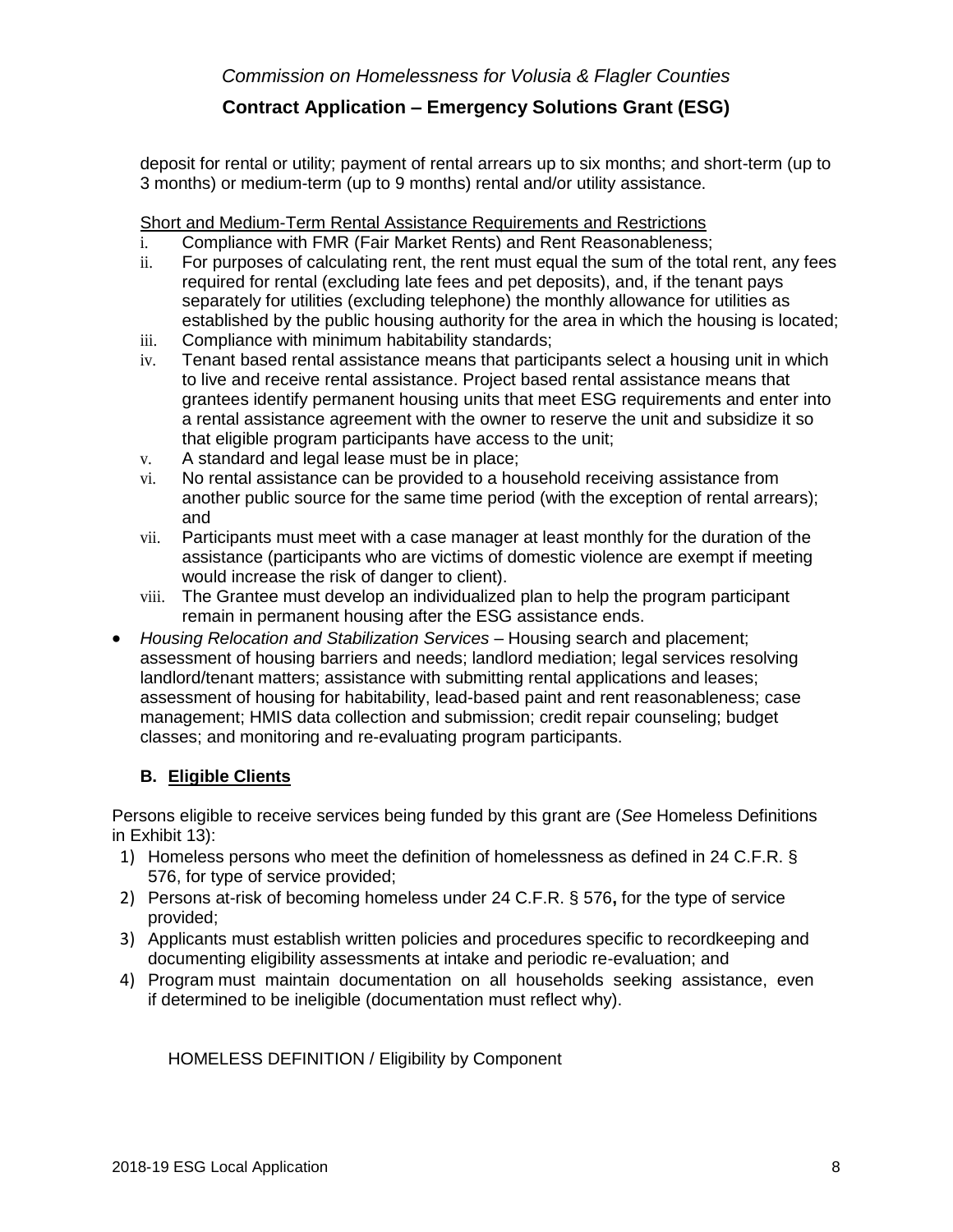|                      | <b>HOMELESS DEFINITION / Eligibility by Component</b>                                                                                                                             |
|----------------------|-----------------------------------------------------------------------------------------------------------------------------------------------------------------------------------|
|                      | Individuals defined as Homeless under the following categories are eligible for<br>assistance in SO:                                                                              |
| Street Outreach      | Category 1 - Literally Homeless<br>Category 4 – Fleeing/Attempting to Flee DV (where the individual or family<br>also meets the criteria for Category 1)                          |
|                      | SO projects have the following additional limitations on eligibility within Category 1:                                                                                           |
|                      | Individuals and families must be living on the streets (or other p[laces not meant<br>for human habitation) and be unwilling or unable to access services in<br>emergency shelter |
|                      | Individuals and Families defined as Homeless under the following categories are<br>eligible for assistance in ES projects:                                                        |
| Emergency<br>Shelter | Category 1 - Literally Homeless<br>Category 2 - Imminent Risk of Homeless<br>Category 3 - Homeless Under Other Federal Statutes<br>Category 4 - Fleeing/Attempting to Flee DV     |
|                      | Individuals defined as Homeless under the following categories are eligible for<br>assistance in RRH projects:                                                                    |
| Rapid Re-<br>Housing | Category 1 - Literally Homeless<br>Category 4 – Fleeing/Attempting to Flee DV (where the individual or family<br>also meets the criteria for Category 1)                          |
|                      | Individuals and Families defined as Homeless under the following categories are<br>eligible for assistance in HP promects:                                                        |
| ention               | Category 2 – Imminent Risk of Homeless<br>Category 3 - Homeless Under Other Federal Statutes<br>Category 4 - Fleeing/Attempting to Flee DV                                        |
|                      | Individuals and Families who are defined as At Risk of Homelessness are eligible for<br>assistance in HP projects.                                                                |
| Homelessness Prev    | HP projects have the following additional limitations on eligibility with homeless and at<br>risk of homeless:                                                                    |
|                      | Must only serve individuals and families that have an annual income below 30%<br>of AMI                                                                                           |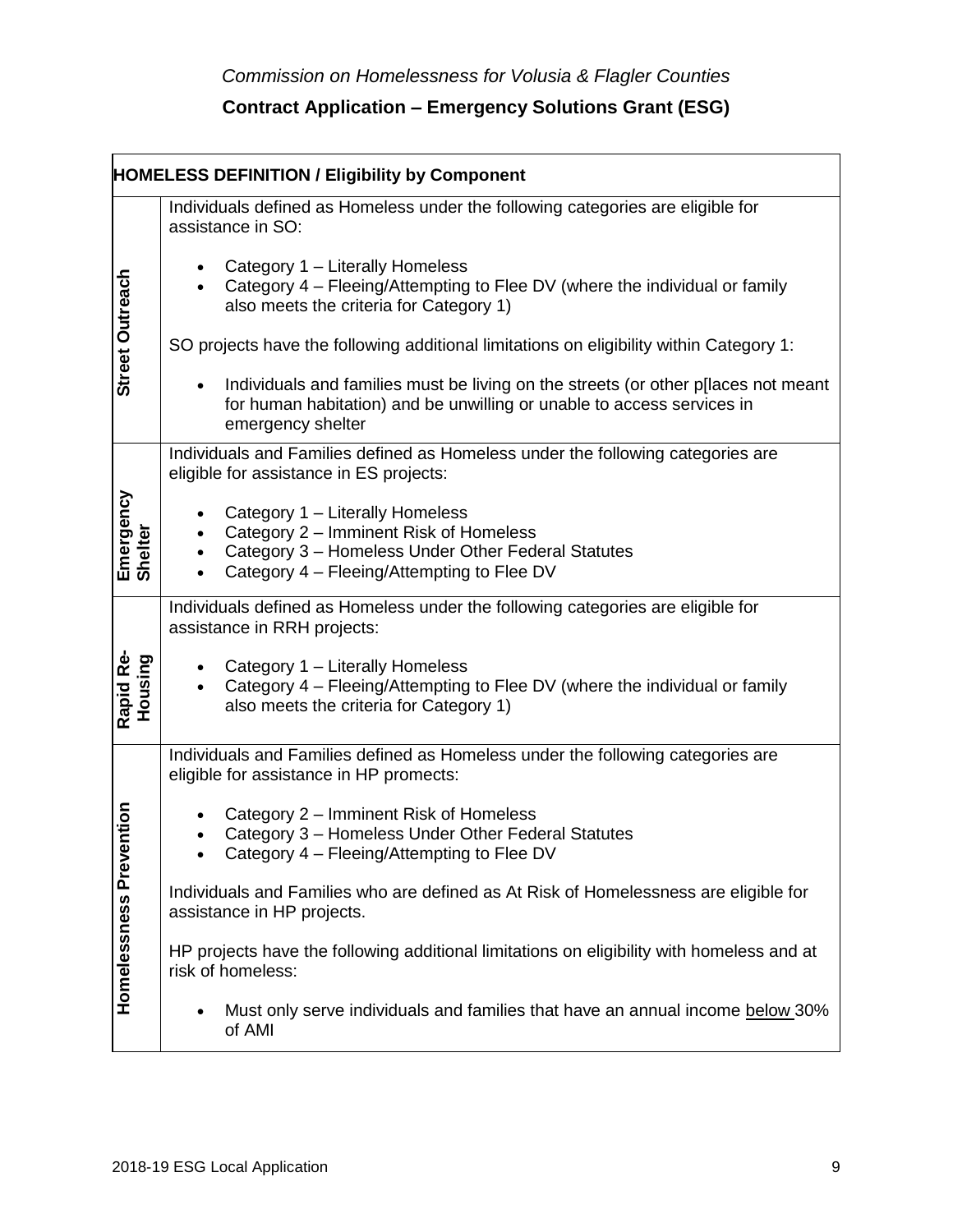|                                       | HUD'S HOMELESS DEFINITION by CATEGORY                                                                                                                                                                                                                                                               |
|---------------------------------------|-----------------------------------------------------------------------------------------------------------------------------------------------------------------------------------------------------------------------------------------------------------------------------------------------------|
|                                       | (1) Individual or family who lacks a fixed, regular, and adequate nighttime<br>residence, meaning:                                                                                                                                                                                                  |
|                                       | Has a primary nighttime residence that is a public or private place not meant for<br>(I)<br>human Habitation;                                                                                                                                                                                       |
| Category 1                            | Is living in a publicly or privately operated shelter designated to provide<br>(II)<br>temporary living arrangements (including congregate shelters, transitional<br>housing, and hotels and motels paid for by charitable organizations or by<br>federal, state and local government programs); or |
|                                       | (III) is exiting an institution where (s)he has resided for 90 days or less and who<br>resided in an emergency shelter or place not meant for human habitation<br>immediately before entering that institution                                                                                      |
|                                       | Individual of family who will imminently lose their primary nighttime, residence,<br>(2)<br>provided that:                                                                                                                                                                                          |
| $\boldsymbol{\mathsf{N}}$<br>Category | Residence will be lost within 14 days of the date of application for<br>(I)<br>homeless assistance;                                                                                                                                                                                                 |
|                                       | (II) No subsequent residence has been identified; and                                                                                                                                                                                                                                               |
|                                       | (III) The individual or family lacks the resources or support networks needed to<br>obtain other permanent housing.                                                                                                                                                                                 |
|                                       | (3) Unaccompanied youth under 25 years of age, or families with children and youth,<br>who do not otherwise qualify as homeless under this definition, but who:                                                                                                                                     |
|                                       | Are defined as homeless under the other listed federal statutes;<br>(I)                                                                                                                                                                                                                             |
| Category 3                            | Have not had a lease, ownership interest, or occupancy agreement in<br>(II)<br>permanent Housing during the 60 days prior to the homeless assistance<br>application;                                                                                                                                |
|                                       | (III) Have experienced persistent instability as measured by two moves or more<br>during in the preceding 60; and                                                                                                                                                                                   |
|                                       | (IV) Can be expected to continue in such status for an extended period of time<br>due to special needs or barriers                                                                                                                                                                                  |
| 4                                     | (4) Any individual or family who:                                                                                                                                                                                                                                                                   |
| Category                              | is fleeing, or is attempting to flee domestic violence;<br>(I)                                                                                                                                                                                                                                      |
|                                       | Has no other residence; and<br>(II)                                                                                                                                                                                                                                                                 |
|                                       | (III) Lacks the resources or support networks to obtain other permanent housing                                                                                                                                                                                                                     |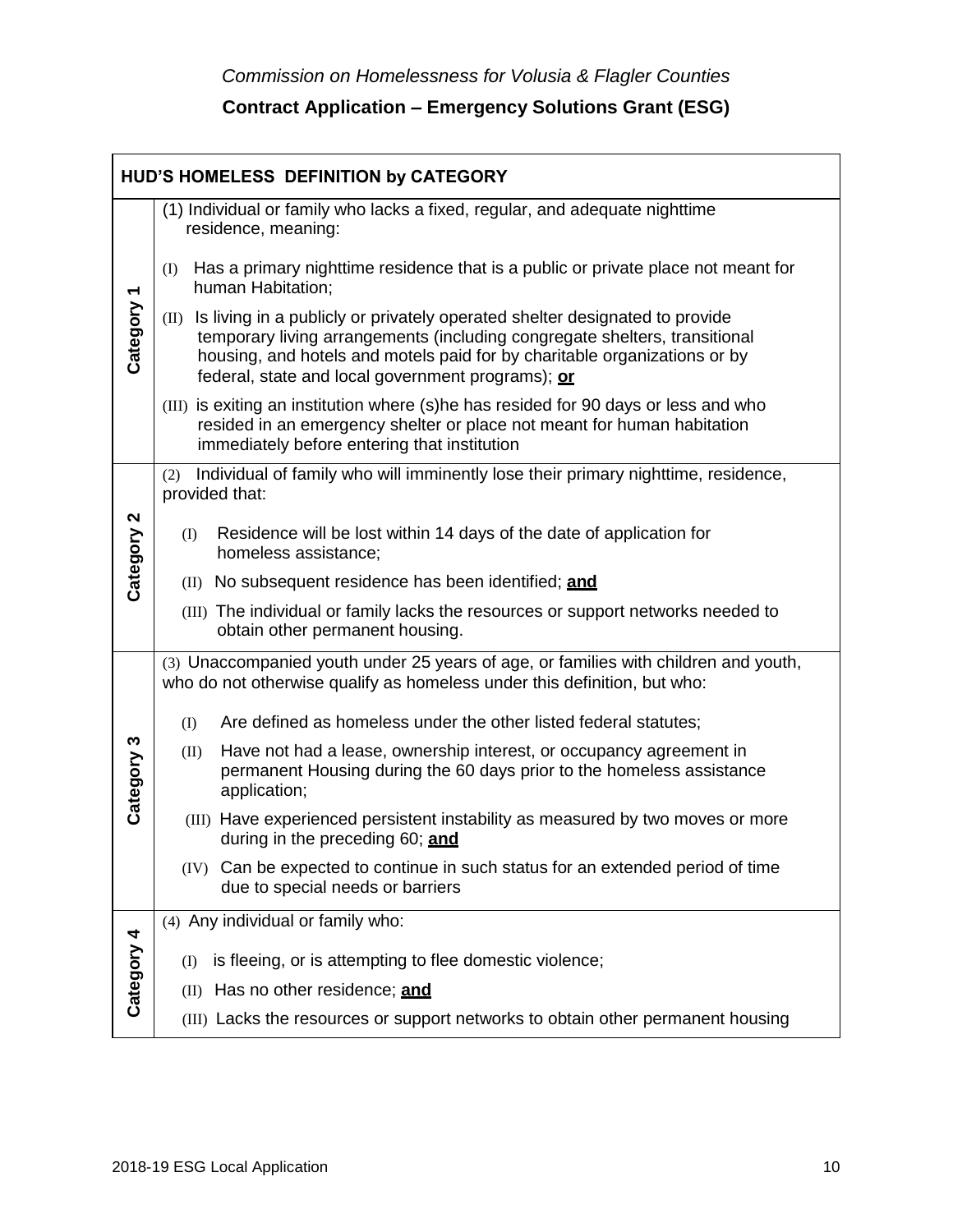## **Emergency Solutions Grants (ESG) Program Components Quick Reference**

Emergency Solutions Grants (ESG) funds can be used to provide a wide range of services and supports under the five program components: Street Outreach, Emergency Shelter, Rapid Rehousing, Homelessness Prevention, and HMIS. Each component is described in the tables below, accompanied by a list of corresponding ESG activities and eligible costs. Note: Administration is not a component, it is considered an activity. \*\* This list is NOT exhaustive. Always refer to the program regulations at 24 C.F.R. § 576 for complete information about all eligible costs and program requirements.

| Component: Street Outreach. These activities are designed to meet the immediate<br>needs of Unsheltered homeless people by connecting them with emergency shelter,<br>housing and/or critical Health services. 24 C.F.R. §576.101 |                                         |
|-----------------------------------------------------------------------------------------------------------------------------------------------------------------------------------------------------------------------------------|-----------------------------------------|
| <b>Activity type: Essential Services</b>                                                                                                                                                                                          |                                         |
| Eligible costs:                                                                                                                                                                                                                   |                                         |
| • Engagement                                                                                                                                                                                                                      | <b>Emergency Mental Health Services</b> |
| • Case Management                                                                                                                                                                                                                 | • Emergency Health Services             |
| • Transportation                                                                                                                                                                                                                  | • Services for Special Populations      |

**Component: Emergency Shelter. These activities are designed to increase the quantity and quality of temporary shelters provided to homeless people, through the renovation of existing shelters or conversion of buildings to shelters, paying for the operation costs of shelters, and providing essential services. 24**

**C.F.R. §576.102 Activity types:**

| <b>Essential Services</b>                                                                                                                                                                                                                                                                                                                                                                                                                                                                                            | <b>Renovation</b><br>(also includes<br><b>Major Rehab and</b><br>Conversion)                                                                                           | <b>Shelter Operations</b>                                                                                                                                                                                                                                                                                                                                    | <b>Assistance Required</b><br><b>Under the Uniform</b><br><b>Relocation and Real</b><br><b>Property Acquisition</b><br>Act of 1970 (URA) |
|----------------------------------------------------------------------------------------------------------------------------------------------------------------------------------------------------------------------------------------------------------------------------------------------------------------------------------------------------------------------------------------------------------------------------------------------------------------------------------------------------------------------|------------------------------------------------------------------------------------------------------------------------------------------------------------------------|--------------------------------------------------------------------------------------------------------------------------------------------------------------------------------------------------------------------------------------------------------------------------------------------------------------------------------------------------------------|------------------------------------------------------------------------------------------------------------------------------------------|
| Eligible costs:<br>Case management<br><b>Child Care</b><br>$\bullet$<br><b>Education Services</b><br>Employment<br>$\bullet$<br>Assistance and Job<br>Training<br><b>Outpatient Health</b><br>$\bullet$<br><b>Services</b><br><b>Legal Services</b><br>$\bullet$<br><b>Life Skills Training</b><br>$\bullet$<br><b>Mental Health</b><br>$\bullet$<br>Services<br><b>Substance Abuse</b><br>$\bullet$<br><b>Treatment Services</b><br>Transportation<br>$\bullet$<br>Services for Special<br>$\bullet$<br>Populations | Eligible costs:<br>Labor<br><b>Materials</b><br>$\bullet$<br>Tools<br>$\bullet$<br>Other costs for<br>$\bullet$<br>renovation<br>(including<br>rehab or<br>conversion) | Eligible costs:<br>Maintenance<br>Rent<br>$\bullet$<br>Security<br>$\bullet$<br>Fuel<br>$\bullet$<br>Equipment<br>$\bullet$<br>Insurance<br>$\bullet$<br><b>Utilities</b><br>$\bullet$<br>Food<br>$\bullet$<br><b>Furnishings</b><br>$\bullet$<br><b>Supplies</b><br>$\bullet$<br>necessary for<br>shelter operation<br>Hotel/Motel<br>$\bullet$<br>Vouchers | Eligible costs:<br>Relocation<br>payments<br>Other assistance to<br>$\bullet$<br>displaced persons                                       |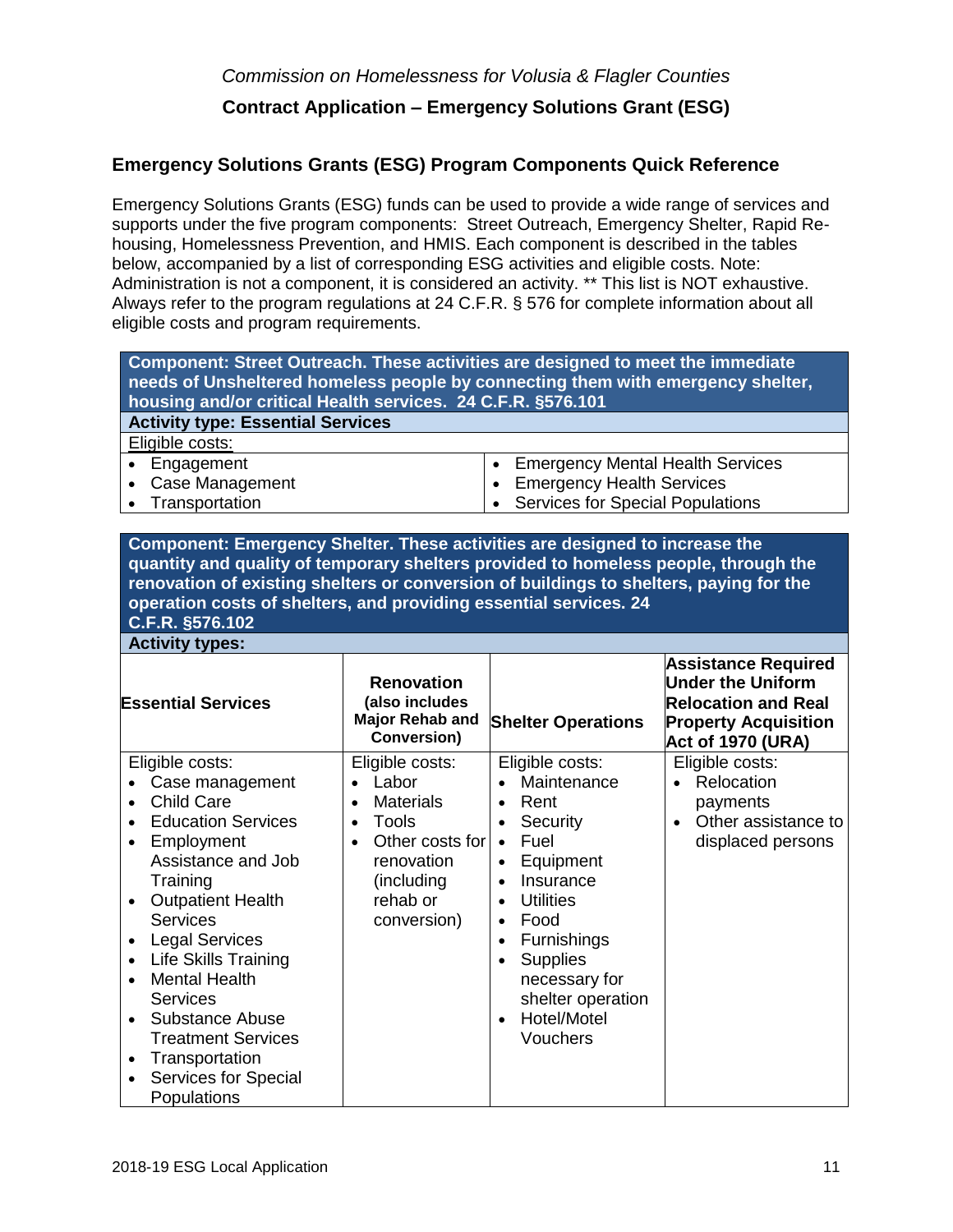| Component: Rapid Re-Housing. These activities are designed to move homeless people<br>quickly to permanent housing through housing relocation and stabilization services and                                                                                                                                                                                       |                                                                                                                                                                                                                                                               |                                                                                                                                                                                                                                               |  |  |
|--------------------------------------------------------------------------------------------------------------------------------------------------------------------------------------------------------------------------------------------------------------------------------------------------------------------------------------------------------------------|---------------------------------------------------------------------------------------------------------------------------------------------------------------------------------------------------------------------------------------------------------------|-----------------------------------------------------------------------------------------------------------------------------------------------------------------------------------------------------------------------------------------------|--|--|
|                                                                                                                                                                                                                                                                                                                                                                    | short-and/or medium-term rental assistance. 24 C.F.R. §576.104                                                                                                                                                                                                |                                                                                                                                                                                                                                               |  |  |
| <b>Activity types:</b>                                                                                                                                                                                                                                                                                                                                             |                                                                                                                                                                                                                                                               |                                                                                                                                                                                                                                               |  |  |
| <b>Rental Assistance **</b>                                                                                                                                                                                                                                                                                                                                        | <b>Housing Relocation and Stabilization Services</b>                                                                                                                                                                                                          |                                                                                                                                                                                                                                               |  |  |
| Eligible costs:                                                                                                                                                                                                                                                                                                                                                    | <b>Financial Assistance</b>                                                                                                                                                                                                                                   | <b>Service Costs</b>                                                                                                                                                                                                                          |  |  |
| Short-term rental<br>$\bullet$<br>assistance<br>Medium-term rental<br>$\bullet$<br>assistance<br><b>Rental arrears</b><br>$\bullet$<br>**Rental assistance can be<br>project-based or tenant-<br>based.                                                                                                                                                            | Eligible costs:<br><b>Rental Application Fees</b><br>$\bullet$<br><b>Security Deposits</b><br>$\bullet$<br>Last Month's Rent<br>$\bullet$<br><b>Utility Deposits</b><br>$\bullet$<br><b>Utility Payments</b><br>$\bullet$<br><b>Moving Costs</b><br>$\bullet$ | Eligible costs:<br>Housing Search and<br>$\bullet$<br>Placement<br>$\bullet$<br><b>Housing Stability Case</b><br>$\bullet$<br>Management<br>$\bullet$<br>Mediation<br>$\bullet$<br><b>Legal Services</b><br>$\bullet$<br><b>Credit Repair</b> |  |  |
| Component: Homelessness Prevention. These activities are designed to prevent an<br>individual or family from moving into an emergency shelter or living in a public or private<br>place not meant for humans through housing relocation and stabilization services and<br>short-and/or medium-term rental assistance. 24 C.F.R. §576.103<br><b>Activity types:</b> |                                                                                                                                                                                                                                                               |                                                                                                                                                                                                                                               |  |  |
|                                                                                                                                                                                                                                                                                                                                                                    |                                                                                                                                                                                                                                                               |                                                                                                                                                                                                                                               |  |  |
| <b>Rental Assistance **</b>                                                                                                                                                                                                                                                                                                                                        | <b>Housing Relocation and Stabilization Services</b>                                                                                                                                                                                                          |                                                                                                                                                                                                                                               |  |  |
| Eligible costs:                                                                                                                                                                                                                                                                                                                                                    | <b>Financial Assistance</b><br>Eligible costs:                                                                                                                                                                                                                | <b>Service Costs</b><br>Eligible costs:                                                                                                                                                                                                       |  |  |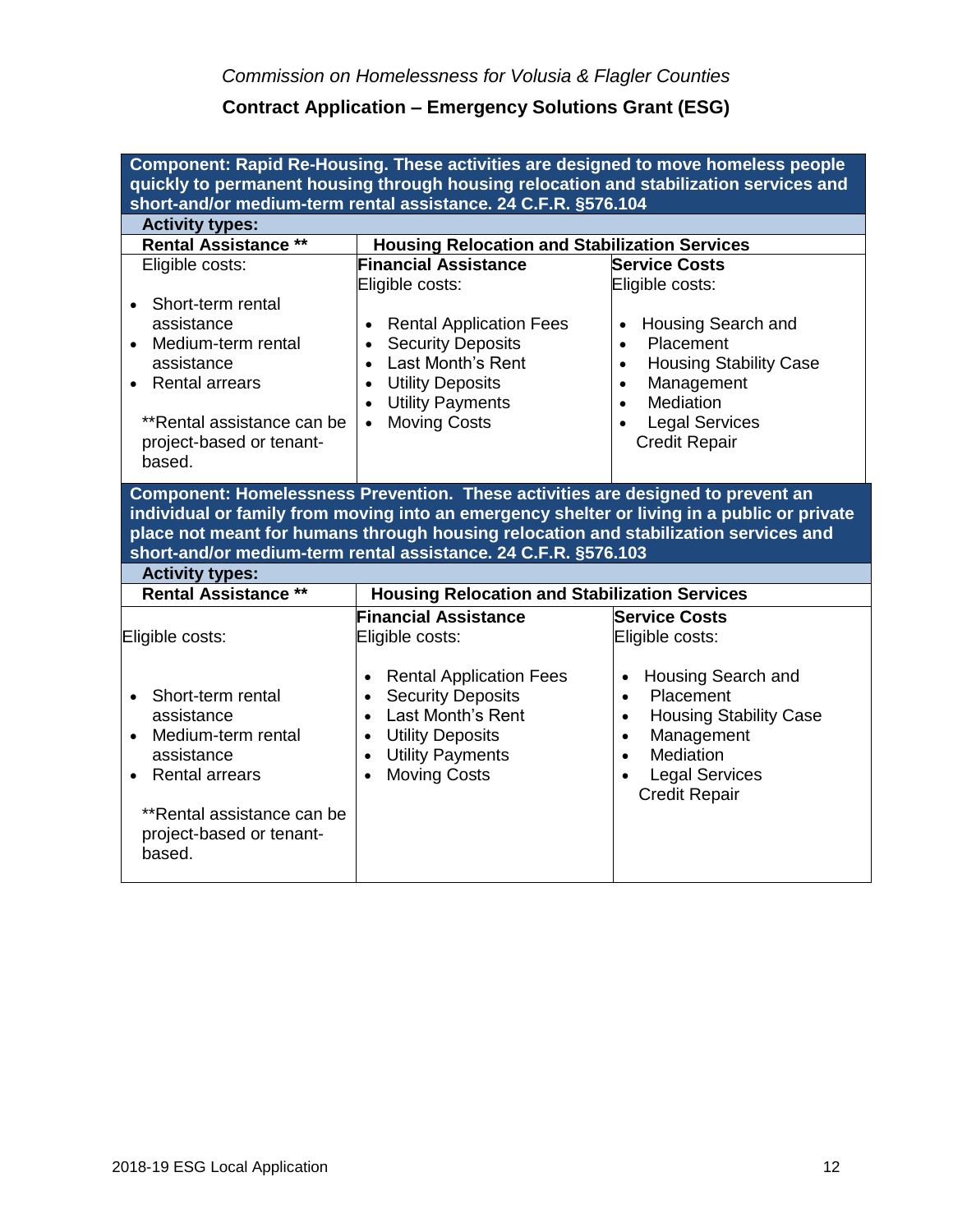**HMIS Component. These activities are designed to fund ESG recipients' and subrecipients' participation in the HMIS collection and analyses of data on individuals and families who are homeless and at risk of homelessness. 24 C.F.R. § 576.107**

# **Activity type: HMIS**

Eligible costs:

- Contributing data to the HMIS designated by the CoC for the area;
- HMIS Lead (as designated by the CoC) costs for managing the HMIS system;
- Victim services or legal services provider costs to establish and operate a comparable database.

### **\*Administrative Activities. 24 C.F.R. §576.108**

- Eligible costs are broadly categorized as follows:
- General management, oversight, and coordination
- Training on ESG requirements
- Consolidated Plan
- Environmental review

## **FORMULA JURISDICTION EXCEPTIONS**

Following are the cities and counties receiving direct federal ESG allocations from HUD, and with Consolidation Plan requirements. These areas will receive second priority funding for the 2016 ESG through the Florida Department of Children and Families. Exceptions are noted.

### BROWARD COUNTY

Exceptions – May provide services in the following cities: Ft. Lauderdale, Coconut Creek, Coral Springs, Davie, Deerfield Beach, Hollywood, Lauderhill, Margate, Miramar, Pembroke Pines, Plantation, Pompano Beach, Sunrise, and Tamarac.

### COLLIER COUNTY

Exceptions – – May provide services in the following cities: Marco Island and Naples.

### ESCAMBIA COUNTY

Exceptions – – May provide services in the following: Pensacola

#### CITY OF HIALEAH HILLSBOROUGH COUNTY JACKSONVILLE-DUVAL COUNTY LEE **COUNTY**

Exceptions –– May provide services in the following cities: Cape Coral and Ft. Myers.

### MANATEE COUNTY

Exception – May provide services in the following: Bradenton

### MARION COUNTY

Exception – – May provide services in the following city: Ocala

### CITY OF MIAMI MIAMI-DADE COUNTY

Exceptions – – May provide services in the following cities: Homestead City, Miami Beach, Miami Gardens City and North Miami.